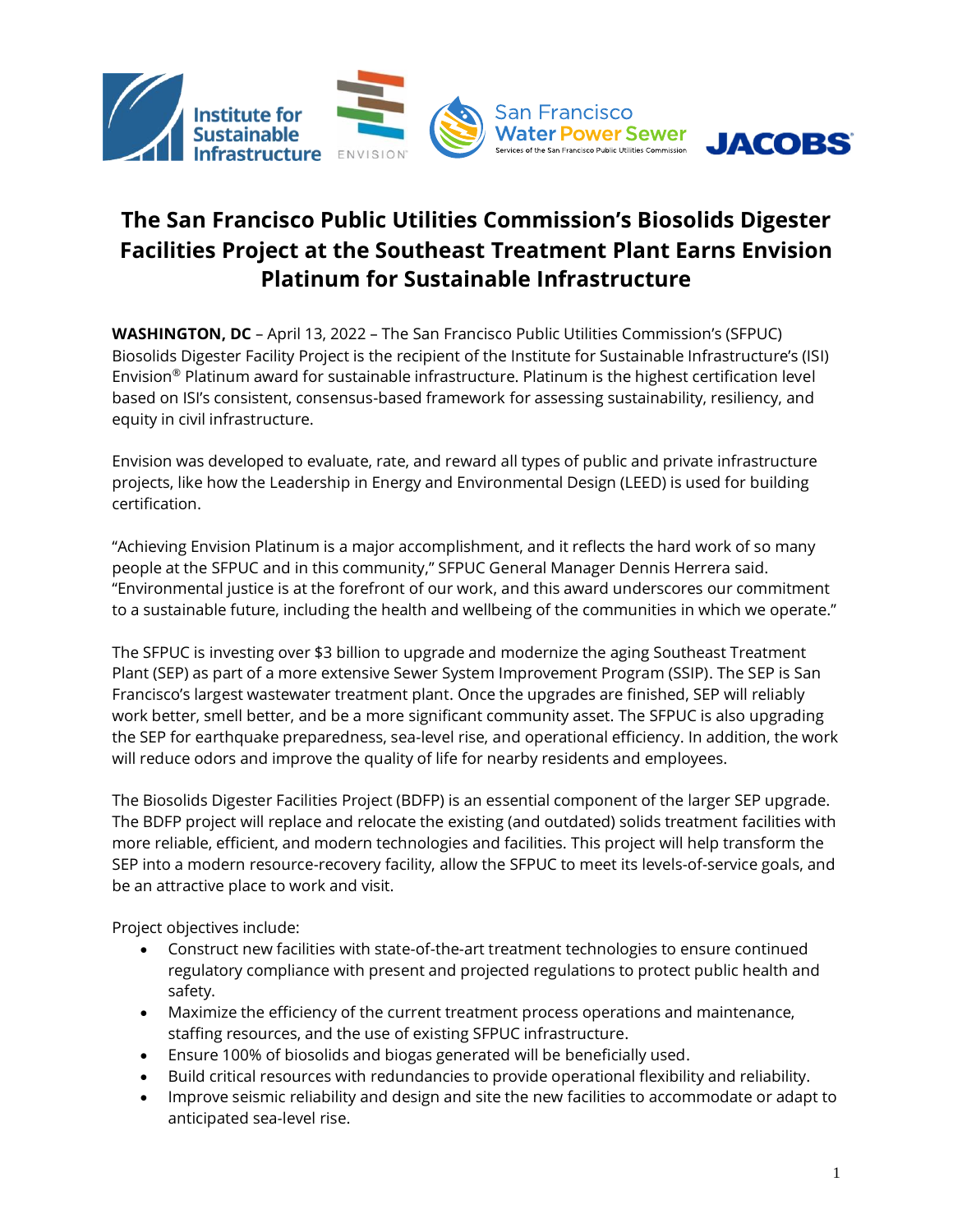- Limit odors and make visual improvements at the SEP to improve community quality of life.
- Maintain ratepayer affordability.
- Achieve timely construction of the facilities.

SFPUC is collaborating with Jacobs, Brown and Caldwell, Black and Veatch, and MWH Constructors-Webcor Builders Joint Venture to design and construct this Envision Platinum-verified project.

The Envision system examines the impact of sustainable infrastructure projects through five distinct categories: Quality of Life, Leadership, Resource Allocation, Natural World, and Climate and Resilience. These key areas contribute to positive social, economic, and environmental impacts on a community.

"This award was possible due to the incredible collaboration and synergy between the project management, construction management, design, environmental and operation teams," said Carolyn Chiu, Project Manager for the project. "We understand the magnitude of this project, its impacts and its proximity to the community. We are devoted to being a good neighbor, and our goal was to leverage these investments to make positive impacts to support the community and environment."

## **VERIFIED SUSTAINABILITY ACHIEVEMENTS:**

- **Creating jobs and student learning opportunities.** The BDFP creates many new jobs during design and construction, including hiring local businesses (14.12%) and opportunities for student interns through the Young Community Developers internship program, which provides students with hands-on learning and mentorship opportunities.
- **Improving community attractiveness.** Improvements along nearby Jerrold Avenue and Quint Street are included in the project's scope, which will enhance the streetscape environment and improve overall safety. Enhancement measures include traffic calming, ADA-compliant curb ramps, paving, sidewalk replacement, lighting, crosswalk striping, stormwater retention, and landscaping features. Also, the neighborhood will benefit significantly from this project through improved facility aesthetics and odor control.
- **Adding public space and amenities.** Typically, facilities like these are not accessible to the public; however, the project team saw an opportunity to change that. The project will provide educational opportunities for the public to visit the plant and learn about facility operations.
- **Protecting freshwater availability.** The SFPUC, and the City and County of San Francisco as a whole, recognize that drought conditions and demands on freshwater will increase. Significant steps have been taken at the SEP to reduce the impact on freshwater supplies. No fresh water is used directly for process systems; instead, process systems utilize recycled effluent from the plant treated through filtration and UV disinfection. Furthermore, the BDFP will reclaim water from biosolids at the plant. The reclaimed water will be treated and reused onsite or discharged into San Francisco Bay.
- **Turning waste products into marketable resources.** Biosolids produced from wastewater treatment processes can be categorized in four ways, with each class having clearly defined acceptable disposal methods. The BDFP is upgrading the existing SEP biosolids treatment from Class B to Class A (the highest class available), providing greater end-user security as biosolids regulations become increasingly stringent and restrictive. The project team conducted an extensive biosolids products and markets analysis. It determined that the total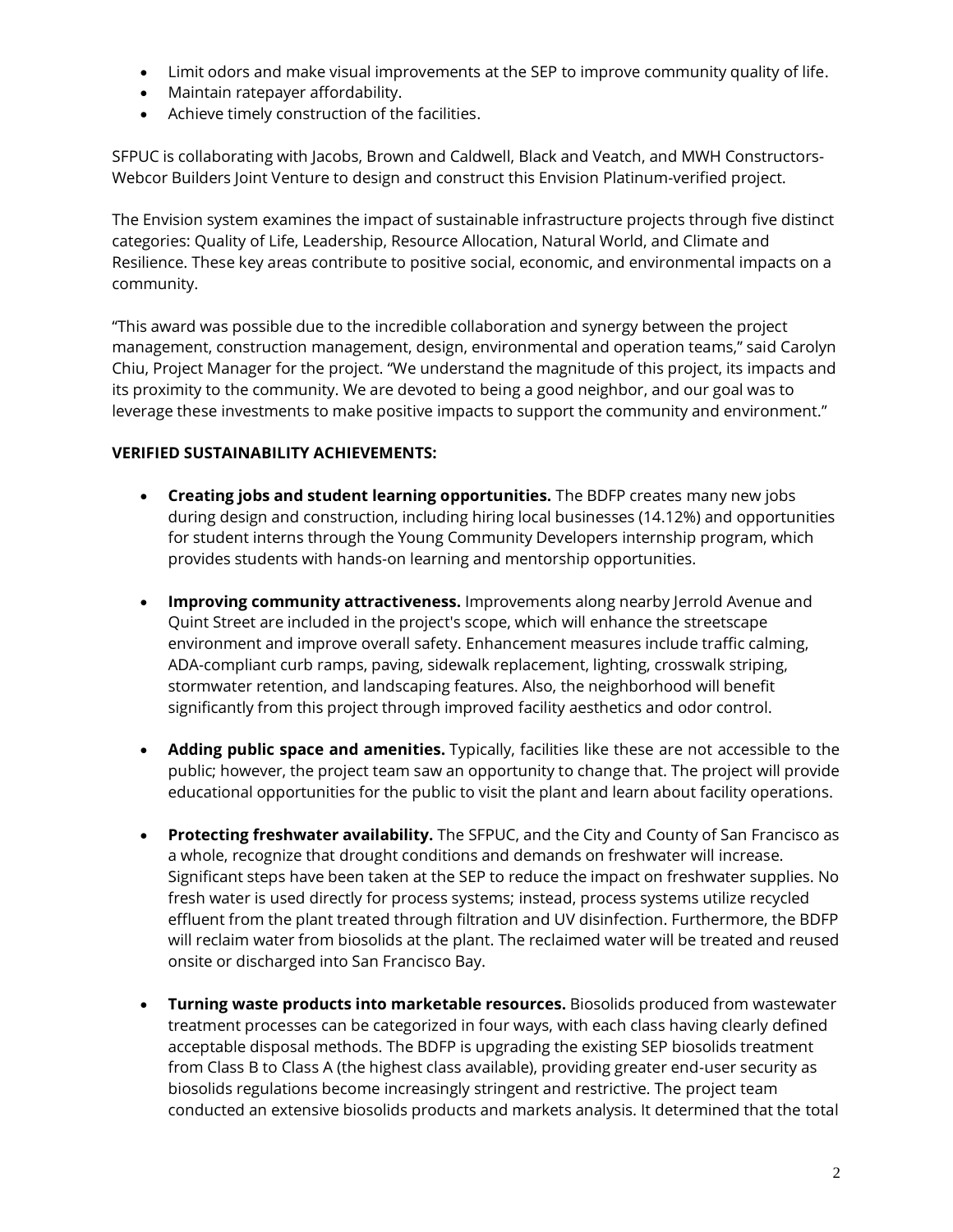production of biosolids (i.e., biosolids cake for land application, compost, thermally treated products, and soil-blended products) is likely to be absorbed by the local or regional marketplace.

- **Leadership in sustainability.** The San Francisco Environment Code (Code) requires LEED Gold certification for municipal construction; however, after thorough analysis, the team advocated for the use of Envision on this project, given its suitability for this type of development. Now Envision is being considered an acceptable standard going forward.
- **Remediating contaminated land.** No undeveloped land is being used for this project; 100% of the project is located on a previously developed site consisting of residential, commercial, and light/heavy industrial uses. A remediation plan has been prepared and approved to remediate part of the site that contains hazardous materials and contaminated soils.

"The project team sought to have the sustainability goals of the project, owner, and team independently validated—and they did just that," said Melissa Peneycad, managing director, ISI. "The team's hard work and dedication to sustainability shone through their application. It is especially noteworthy that this team advocated for the use of Envision on this project as the most relevant and applicable standard by which to measure sustainability outcomes. Congratulations to all involved!"

#### **The Sewer System Improvement Program**

Every day, over one million residents, businesses, and visitors rely on our combined sewer system to protect public health and the environment. The investments at the Southeast Treatment Plant are part of the [Sewer System Improvement Program](http://sfpuc.org/ssip) (SSIP), a multi-billion-dollar investment to upgrade and modernize San Francisco's critical sewer infrastructure with new technologies to improve operations, reduce odors, better manage stormwater, and safeguard against climate impacts, like sealevel rise. Projects across the City range from neighborhood green infrastructure like rain gardens that collect and clean stormwater to extensive treatment plant upgrades.

# **Project Details At-a-Glance**

| <b>Envision-verified project:</b> | <b>Biosolids Digester Facilities Project</b>           |
|-----------------------------------|--------------------------------------------------------|
| Location:                         | San Francisco                                          |
| <b>Lead Envision Firm:</b>        | Jacobs                                                 |
| <b>Envision Rating:</b>           | Platinum                                               |
| <b>Award Date:</b>                | April 13, 2022                                         |
| <b>Project Owner:</b>             | San Francisco Public Utilities Commission              |
| <b>Firms Involved:</b>            | Brown and Caldwell                                     |
|                                   | Jacobs                                                 |
|                                   | <b>Black and Veatch</b>                                |
|                                   | MWH Constructors-Webcor Builders Joint Venture         |
| <b>Project Phase:</b>             | Under Construction                                     |
| <b>Project Delivery Model:</b>    | Construction Manager / General Contractor/ (CM/GC)     |
| For more information:             | https://sfpuc.org/construction-contracts/construction- |
|                                   | projects/biosolids-digesters-facilities                |